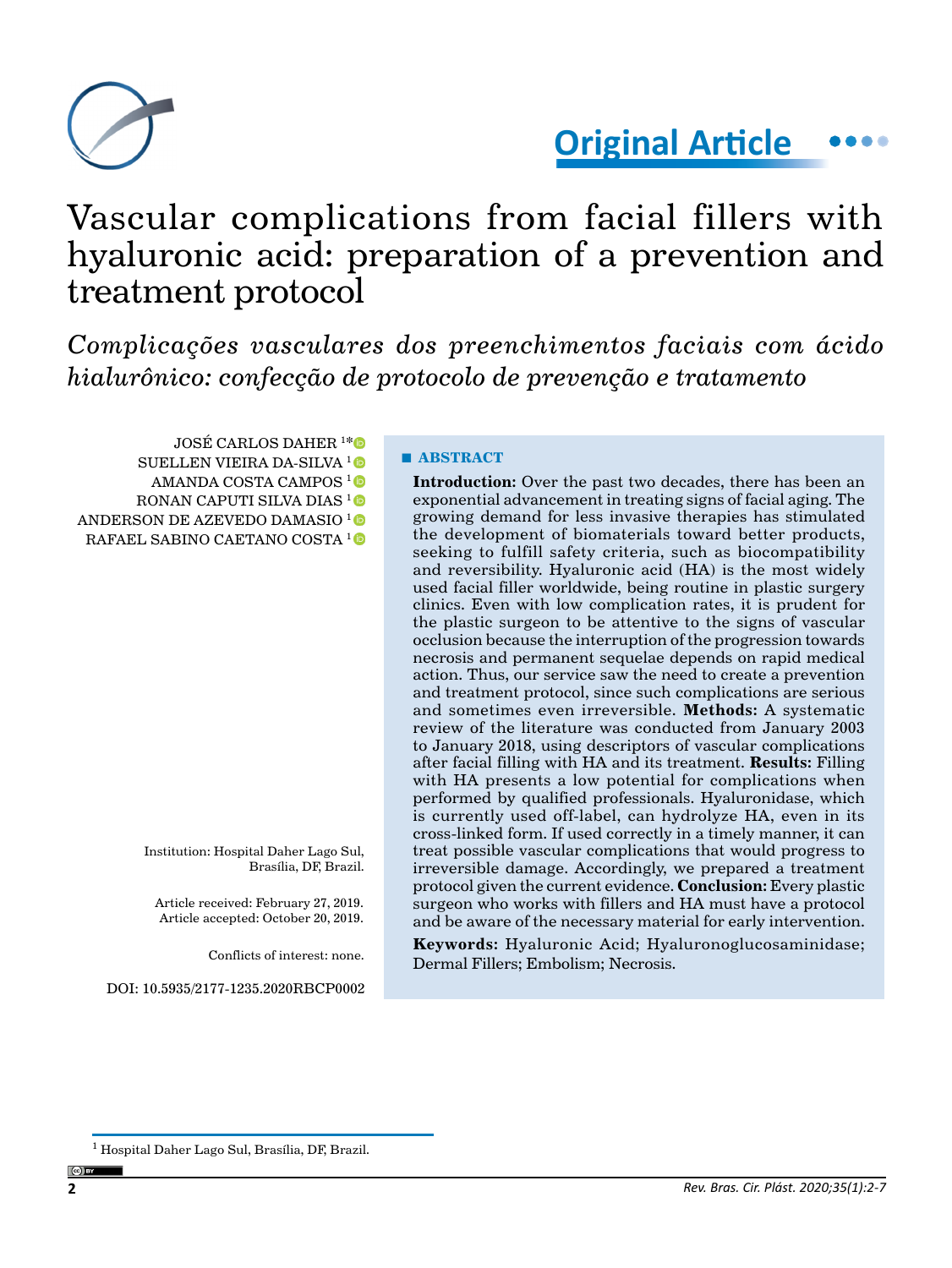#### **■ RESUMO**

**Introdução:** Ao longo das últimas duas décadas, houve um avanço exponencial no tratamento dos sinais causados pelo envelhecimento facial. A procura crescente por terapias menos invasivas estimulou a evolução dos biomateriais em direção ao produto ideal, buscando preencher os critérios de segurança, tais como biocompatibilidade e reversibilidade. O ácido hialurônico é o produto mais utilizado mundialmente para preenchimento facial, sendo rotineiro nos consultórios de cirurgia plástica. Mesmo com baixos índices de complicações, é prudente que o cirurgião plástico esteja atento aos sinais de oclusão vascular, pois a interrupção da evolução em direção à necrose e sequela permanente depende da rápida atuação médica. Sendo assim, o nosso serviço vislumbrou a necessidade da confecção de um protocolo de prevenção e tratamento, uma vez que tais intercorrências são graves e algumas vezes até mesmo irreversíveis. **Métodos:** Revisão sistemática da literatura entre janeiro de 2003 a janeiro de 2018, utilizando descritores de complicações vasculares após preenchimento facial com AH e o respectivo tratamento. **Resultados:** O preenchimento com AH apresenta baixo potencial de complicação quando realizado por profissionais habilitados. A hialuronidase, atualmente utilizada off-label, é capaz de hidrolisar o ácido hialurônico, mesmo na sua forma cross-linked. Se utilizada corretamente em tempo hábil, pode tratar possíveis complicações vasculares que naturalmente evoluiriam para danos irreversíveis. Para tanto, confeccionamos um protocolo de tratamento à luz das evidências atuais. **Conclusão:** Todo cirurgião plástico que atua com preenchimentos e ácido hialurônico, deve ter em mãos um protocolo e o material necessário para intervenção precoce.

**Keywords:** Hyaluronic acid; Hyaluronoglucosaminidase; Dermal fillers; Embolism; Necrosis.

#### **INTRODUCTION**

The aging process is multifactorial and results in simultaneous changes in the various components of the face. The pathogenesis of facial aging can be explained anatomically and is the result of the interaction of intrinsic factors (maturity of soft parts, skeletal atrophy/ changes and muscular hyperactivity) and extrinsic factors (gravity and solar damage). Consequently, the smooth confluent appearance of the face is slowly replaced by spiked angles, wrinkles, grooves and prominences. Skeletal changes lead to a general decrease in facial height and moderate enlargement and deepening of the facial structure. The decrease in maxillary height and the increase in orbital volume results in sunken eyes and less space for the insertion of available soft tissue.

Superficial lines that cross the upper limit of the dermis are responsive to dermabrasion, peeling*,*  and lasers. However, dynamic wrinkles respond to muscle inactivation with botulinum toxin or myectomy/ myotomy and can be improved using dermal fillers. Fillers are also useful in treating grooves during their initial stages or as an adjuvant modality to surgery.

The filling of soft parts is an alternative for patients seeking facial rejuvenation with minimal downtime. For young patients, this might be the ideal modality, while for older patients, the combination of filling and surgery is more effective. To date, the ideal filler has not been found, and there is no consensus on its ideal characteristics (Chart 1).

**Chart 1.** Characteristics of the ideal filler.

| <b>Characteristics of the ideal filler</b> |                                          |
|--------------------------------------------|------------------------------------------|
| Non-toxic                                  | Produces natural and noticeable changes. |
| Biocompatible                              | Minimal downtime.                        |
| Lasting                                    | Predictable.                             |
| Reversible                                 | Work well with ageing.                   |
| Autologous                                 | Not perceptible to touch.                |
| Ease of use                                | Safe                                     |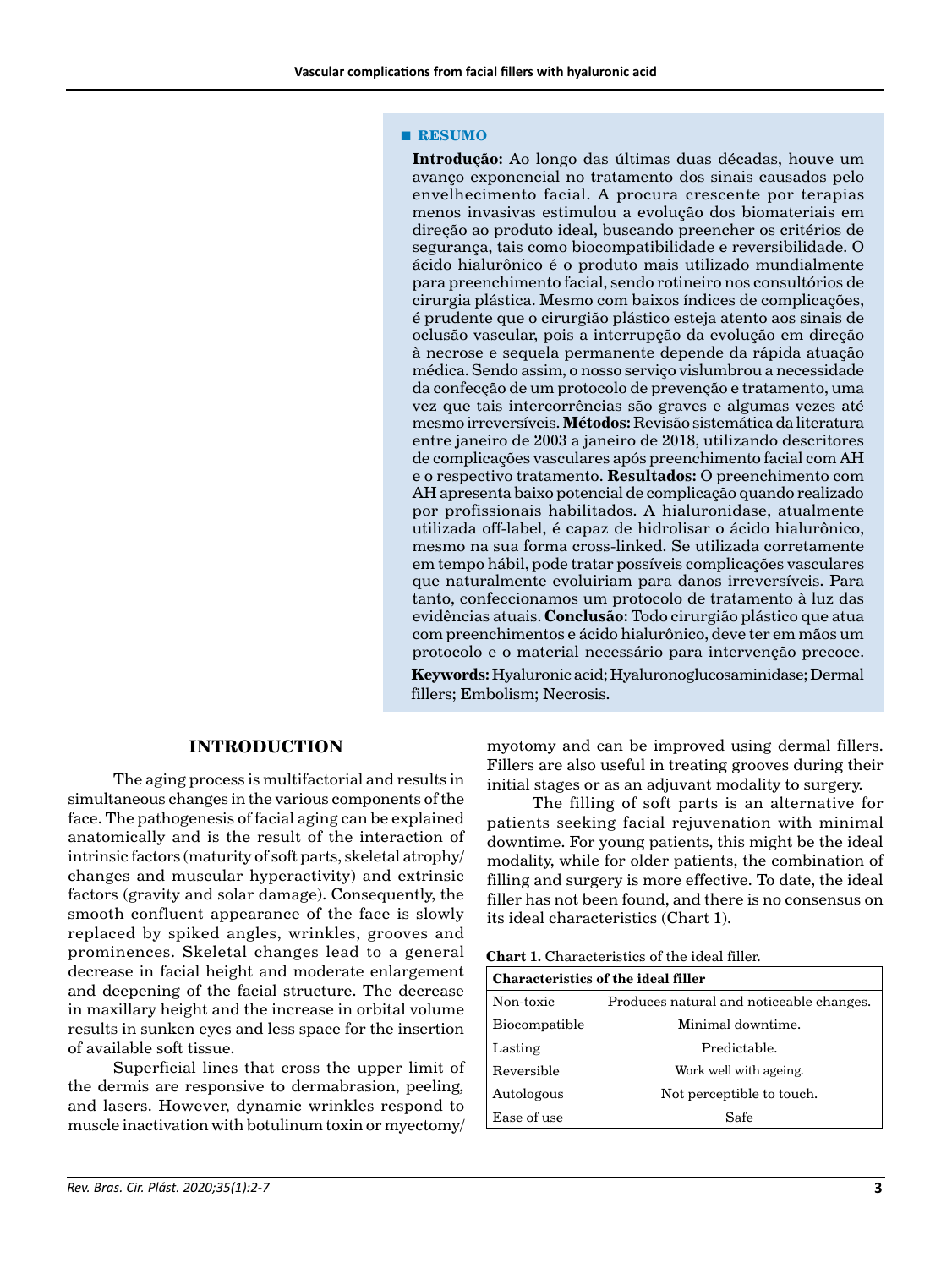The history of facial filling began in 1830, when the German chemist Karl Ludwig, in 1830<sup>1</sup>, discovered paraffin. Using this material, in 1899, Gersuny $^2$ , an Austrian, reported using the substance for esthetic purposes, when he created a testicular prosthesis for a patient who had been treated with orchiectomy due to tuberculosis. After that, paraffin became widely used in rhinomodeling, until in  $1911<sup>2</sup>$  a list of complications that the use of this material could generate emerged. It was then abandoned for cosmetic purposes.

Adipose tissue grafting was initially developed in the late 19th century for facial reconstruction. Neuber, in 18933 , described an autologous fat graft, from the arm, which consisted of fragments of fat tissue to correct facial defects. However, this method only became popular in 1982, after Illouz<sup>4</sup> described the use of cannulas for vacuum aspiration and grafting of the aspirated product. Several techniques have been proposed since then, and this grafting modality is still widely studied and used by plastic surgeons for facial filling and other areas of the body. In the 1940s, in Japan, injectable liquid silicone was used for breast augmentation. This product gained prominence after being introduced in the United States of America in the 1960s, but in the following years, reports of complications and sequelae of the use of liquid silicone emerged. Its use for cosmetic purposes was banned by the Food and Drug Administration (FDA) in 1979.

Clinical experiments with bovine collagen occurred between 1977-1978, to treat age-related wrinkles. After 6 years of research, the substance was approved by the FDA for aesthetic purposes, under the name Zyderm. Despite the success of this material in the 1980s and it becoming the standard to which all other injectables were compared, it was not an ideal product and had a number of drawbacks. As well as its short duration, all biological materials were derived from organic sources, which can lead to sensitization to foreign animal or human proteins, the transmission of diseases, and immunogenicity. During the following years, there was an evolution of collagen materials, as shown in Chart 2 below:

**Chart 2.** Evolution of collagen-based fillers.

| Collagen-based biological filling |                       |  |
|-----------------------------------|-----------------------|--|
| Zyderm(1981)/Zyplast(1985)        | Collagen (bovine)     |  |
| Dermalogen (1998)                 | Human collagen matrix |  |
| Surgisis (1998)                   | Pig collagen matrix   |  |
| CosmoDerm/CosmoPlast (2003)       | Collagen (human)      |  |

Hyaluronic acid (HA) is a polysaccharide found naturally in the connective tissue of mammals (skin, cartilage, bone, and synovial fluid), with a gelatinous consistency, high viscoelasticity and high degree of hydration because of its structural characteristics<sup>5</sup>. This material was first described in 1934 by Meyer and Palmer<sup>6</sup>, during the analysis of bovine vitreous humor, which in its natural state is a very good filler but has a short half-life. After minimum chemical changes (cross-linking), it was possible to create a material that was tolerated by the immune system, non-reactive, and had greater longevity. Two techniques were developed to produce the acid: bacterial fermentation or extraction from rooster crest. For large-scale production reasons, the first technique is the most widely used today.

Since FDA approval in 2003, HA has become the most widely used filler in the world due to its properties, such as biocompatibility and reversibility. According to the American Society of Plastic Surgery, in 2014, soft tissue filling increased by 253% when compared to 2000, with HA accounting for 78.3% of all injectable fillers.

#### **METHODS**

An extensive search was performed in the MEDLINE, Cochrane, and PubMed databases between January 2003 and January 2018. The keywords used were "dermal fillers", "vascular complications", "hyaluronic acid" and "hyaluronidase". Initially, 49 articles were selected.

- The inclusion criteria were:
- Year 2003-2018;
- Clinical trials and case studies;
- HA facial filler;
- Vascular complications;
- Treatment with hyaluronidase.
- Exclusion criteria:
- Case reports;
- Filling with other materials besides HA;
- Focus on other complications.
- The results yielded 19 articles.

#### **DISCUSSION**

Although infrequent<sup>7</sup>, adverse effects related to the use of HA injections may occur. It is important for all surgeons who work with HA to perfect the infiltration technique and to recognize early complications and master its handling.

The complications of HA filling can be divided into early and late, according to the time of appearance. Those classified as early appear within a period of hours to days. The most common are edema, pain, hyperemia, and ecchymosis<sup>8</sup>. These reactions are usually selflimiting and do not require major interventions. On the other hand, vascular complications that can result in tissue necrosis and loss of vision can occur rarely. These require further attention and follow up due to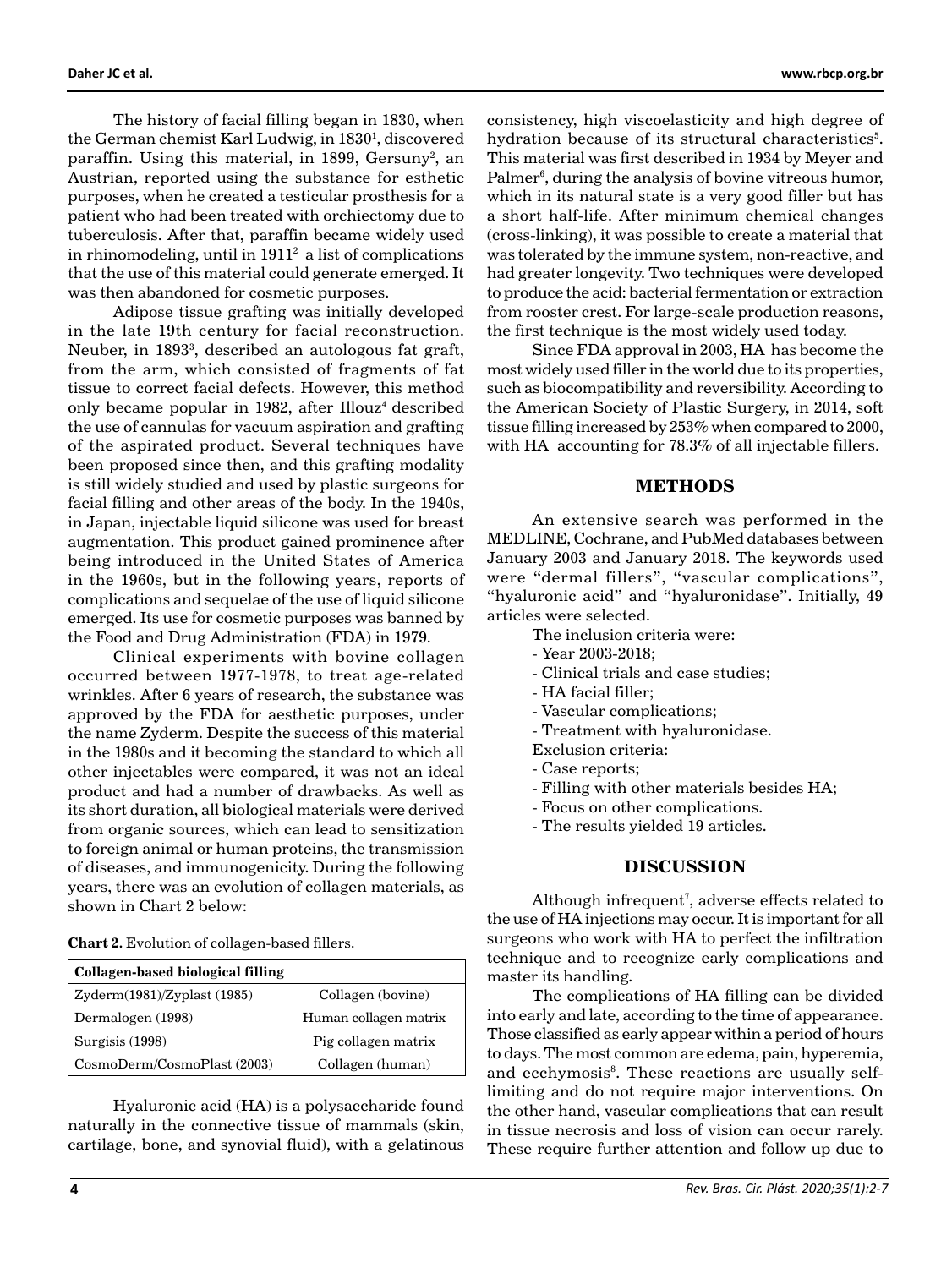the high potential of sequelae9 . Late complications include biofilms, granulomas, depigmentation, and scarring. (Chart 3)

| Chart 3. Complications related to the use of hyaluronic acid. |  |
|---------------------------------------------------------------|--|
|---------------------------------------------------------------|--|

| Early                               | Tardias        |  |
|-------------------------------------|----------------|--|
| Relate to infiltration:             | Infections     |  |
| Edema                               | Granulomas     |  |
| Pain                                | Nodules        |  |
| Bleeding                            | Depigmentation |  |
| Ecchymosis                          | Sears          |  |
| <b>Inflammatory Reactions</b>       |                |  |
| Allergic Reactions                  |                |  |
| Vascular infarction/Tissue necrosis |                |  |

Venous obstruction is uncommon but may be observed in some cases where some degree of occlusion is already present<sup>10</sup>. It can occur when a large volume of material infiltrates topographies with significant tension, where the tissue is restricted, with the absence of the usual elasticity, as with scars. An accidental intravenous injection may not have repercussions and often goes unnoticed. In contrast, the injection of intraarterial material can result in flow obstruction, leading to hypoxia in a certain territory and tissue ischemia<sup>11</sup>.

The signs of vascular occlusion are immediate and usually present with: pale tissue, followed by livedo reticularis, and ischemia. If no intervention is performed, blisters, sores, and tissue necrosis can occur (Chart 4). The most serious complication related to vascular obstruction is a loss of vision, which can happen when there is occlusion of an ophthalmic artery or the retina via a retrograde flow of material injected into the supraorbital area. This is associated with an influx of a large volume at an excessive infusion pressure. The symptoms are immediate and include ocular pain and visual disturbance. Tissue necrosis occurs more in the so-called risk zone, which is the nose, mainly in the glabella. The glabella is supplied by arteries from the supratrochlear, which travels in a medial path to the eyebrows. Due to this anatomical course, it is suggested that there is a greater risk that inadvertent intra-arterial injection may occur<sup>12</sup>. The alar topography of the nose is vascularized by terminal branches of the angular artery, a site poor in collateral branches, and is, therefore, a common area of tissue necrosis. Most of the cases reported in the literature occurred in Asia, where there is a high prevalence of filling in risky facial areas $^{13}$ .

The first strategy against vascular complications from using HA is prevention. The doctor must be knowledgeable about the vascular anatomy of

| <b>Clinical findings</b> | Time after filling |
|--------------------------|--------------------|
| Skin pallor              | Seconds Minutes    |
| Livedo reticularis       | Hours              |
| Cyanosis                 | Hours to days      |
| <b>Blisters</b>          | Days to weeks      |
| Barrier loss, ulceration | Dias a semanas     |

the topography, where infiltration of the material occurs. During an initial visit, it is crucial for patients to question their experience with previous facial procedures. Most of the face is supplied by branches of the external carotid artery, except for the forehead, the central part between the eyes and the upper part of the nose, which are supplied by the ophthalmic artery, and a branch of the internal carotid artery. The arteries involved in complications of the glabella and forehead are the supratrochlear and supraorbital arteries, both of which can lead to eye-related complications. The supra-trochlear artery is constant in most cases, varying its position by a maximum of 5mm. It starts deep in the superomedial part of the orbit and becomes subcutaneous 15 to 25 mm from the supraorbital ridge as it moves superiorly. The supraorbital artery appears at the supraorbital border, vertical to the pupil, becoming subcutaneous 15 to 20 mm above the orbital ridge, heading towards the forehead. Filling in the nasal region should be performed in the deep supraperiosteal plane, below the SAMS, thus avoiding the anastomotic venous network.

The use of cannulas for deep injection is another recommendation since it is less likely that a blind tip thin cannula penetrates an artery compared to a needle. It is prudent to always aspire before infiltrating the material and when withdrawing the needle. Avoid the infiltration of a very large volume  $(<0.1)$  of material at an exaggerated pressure, using smaller syringes for flow control, to avoid a possible reversal of flow and retrograde embolism<sup>14</sup>.

Even after prevention strategies are undertaken, vascular complications can occur that should be treated immediately. Hyaluronidase is a mucolytic enzyme capable of degrading HA in both its natural and crosslinked form. It hydrolyzes HA, breaking its bonds, generating increased permeability in the skin and connective tissue. Its plasma half-life is approximately two minutes, with it inactivated during its passage through the liver and kidneys<sup>15</sup>. However, its effect on subcutaneous tissue is immediate, with a long duration, ranging from 24 to 48 hours.

In 2007, Hirsch<sup>16</sup> et al. reported the first case of vascular occlusion by HA filling, which reverted successfully after the use of the enzyme. In 2014,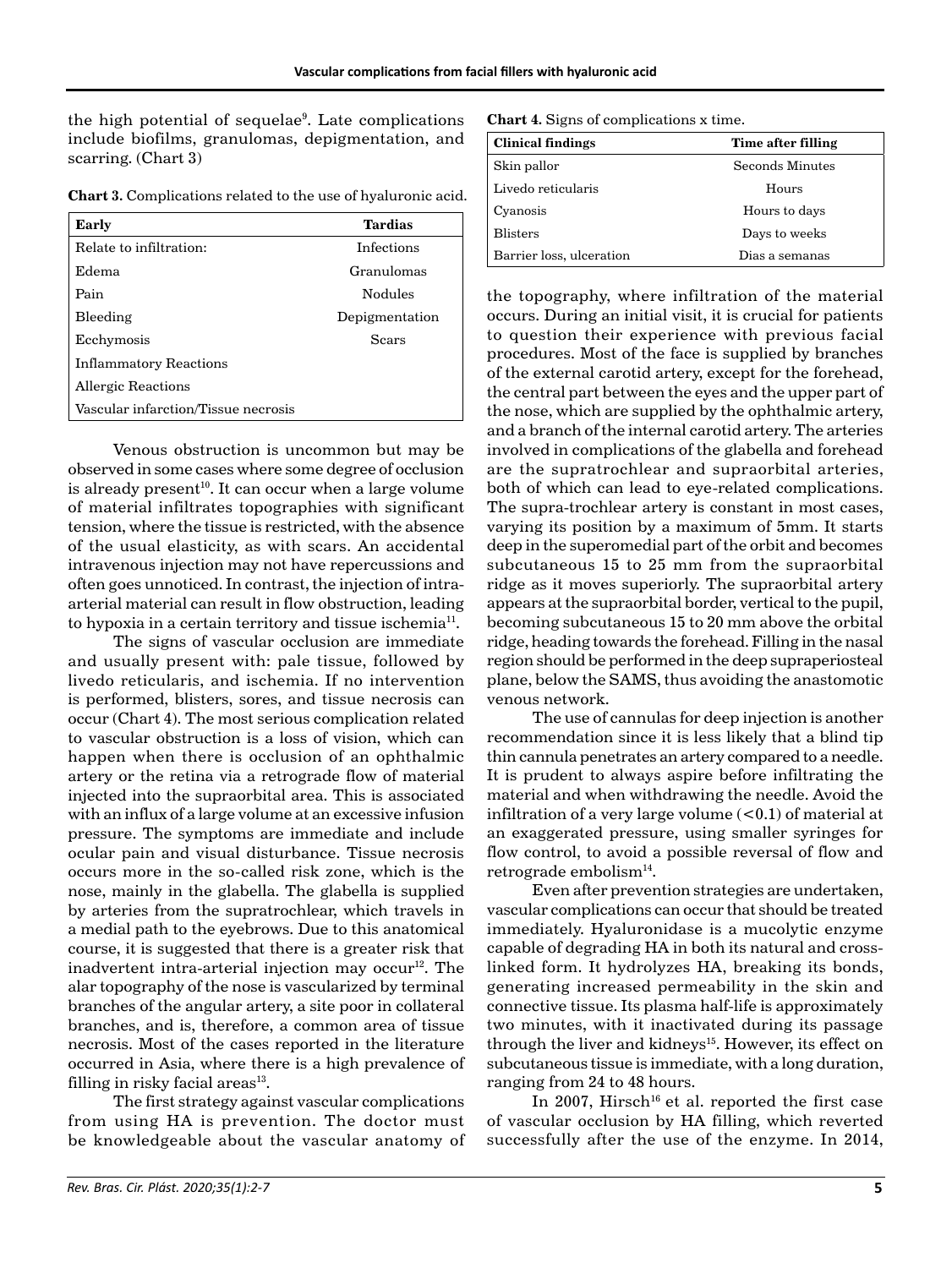DeLorenzi17 developed an *in vitro* study to assess whether hyaluronidase was able to cross the intact human facial artery wall to hydrolyze the HA filler through small segments of the facial artery, which were filled with a monophasic HA, acquiring the aspect of "sausages". Then, they were immersed in 300IU of hyaluronidase (manipulated) or saline (control). Only the samples immersed in hyaluronidase displayed degradation of the filler at the end of 4 and 24 hours. Thus, the result indicated that the enzyme could hydrolyze HA even with the vessel wall intact.

Currently, the treatment for vascular accidents by HA requires the use of the enzyme in the entire extension of the lesion. However, there is no standardization of the dose in the literature. In 2007, Soparkar et al.<sup>18</sup> used 375IU of hyaluronidase to dissolve an HA filler in the face of a patient. In their opinion, the recommended dose should vary from 150 to 200IU of hyaluronidase for each 1ml of HA to be removed. In 2014, Rao et al.<sup>19</sup> exposed four types of HA fillers to various concentrations of hyaluronidase *in vitro* and concluded that the enzymatic reaction is time and dose-dependent. The literature recommends early treatment, demonstrating a considerable reduction of its effectiveness after 24h of filling<sup>20</sup>, which may reach  $50\%$ .

We feel that a protocol is required that includes the treatment of these possible complications and adopts the abovementioned knowledge carefully. Given current scientific evidence, we propose the following protocol for treating possible vascular complications:

- 1. Immediately stop the procedure;
- 2. Use high doses of hyaluronidase in the affected area;
- 3. Massage the area;
- 4. Wait 60 minutes and reassess the possibility of new infiltration.

At the first sign of vascular involvement during the use of HA, the procedure must be stopped. The ACE GROUP, in 201821, recommend the immediate infiltration of hyaluronidase to prevent the progression to tissue ischemia and necrosis, since studies corroborate that the best results are with the early use of the enzyme<sup>22</sup>, and preferably within the first 4 hours.

The literature emphasizes that it is important to avoid a sub dosage, since the progression of the complication may lead to severe cases, with irreparable consequences<sup>23</sup>. High doses  $(450-1500)$  should be infiltrated across the affected area $24$ , followed by a local massage to dissipate the obstruction.

In Brazil, Hyalozima® 2000utr (Apsen) is available, which must be reconstituted in 5 mL of diluent that accompanies the product, resulting in 400U per mL. Initially, 1mL is aspirated, and after adequate antisepsis and asepsis, 0.1 points must be infiltrated for every extension of the affected area, with needles between 27G

and 30G, and a spacing of 3 to 4cm between the points. The application must be repeated after 60 minutes if there is no improvement in the initial framework, and may be conducted up to 4 times<sup>25</sup>. The product should be kept cool between 2-8 degrees to ensure its stability. Once opened, the rest of the product should be discarded.

There have been reports of severe allergic reactions to the enzyme. Therefore, patients should be observed for at least 60 minutes after the application of hyaluronidase<sup>21</sup>. Due to its propagation, it should not be infiltrated into areas where botulinum toxin was applied in the last 48 hours.

Patients should be reassessed daily to check for signs of improvement or regression of vascular congestion. Hyperbaric medicine can be useful, as it acts by carrying oxygen to the tissues and is increasingly being used for treating ischemia, which progresses to necrosis $26,27$ .

The monitoring of affected patients involves routine care with surgical wound debridement and surveillance of secondary infections. Patients diagnosed early usually have a satisfactory prognosis. Those with a delayed diagnosis are more likely to have major complications, requiring many weeks of wound care, which can result in different degrees of scarring<sup>12</sup>.

## **CONCLUSION**

Although not very common, complications related to the use of HA can be severe and irreversible. The most serious are vascular complications, as they can lead to irreversible sequelae. Therefore, any surgeon using HA for facial fillers must have a treatment protocol and appropriate medications available.

#### **COLLABORATIONS**

| <b>JCD</b>  | Analysis and/or data interpretation, Final<br>manuscript approval                                                 |
|-------------|-------------------------------------------------------------------------------------------------------------------|
| <b>SVS</b>  | Analysis and/or data interpretation,<br>Conception and design study, Data Curation,<br>Writing - Review & Editing |
| <b>ACC</b>  | Analysis and/or data interpretation                                                                               |
| <b>RCSD</b> | Analysis and/or data interpretation                                                                               |
| AAD         | Analysis and/or data interpretation                                                                               |
| <b>RSCC</b> | Analysis and/or data interpretation                                                                               |

#### **REFERENCES**

- 1. Goldwyn RM. The paraffin story. Plast Reconstr Surg. 1980;65(4):517-24.
- 2. Glicenstein J. The first "fillers," vaselin and paraffin. From miracle to disaster. Ann Chir Plast Esthet. 2007;52:157-61.
- 3. Klein AW. Techniques for soft tissue augmentation. Am J Clin Dermatol. 2006;7(2):107-20.

4. Illouz YG. The fat cell "graft": a new technique to fill depressions. Plast Reconstr Surg. 1986;78(1):122-3.